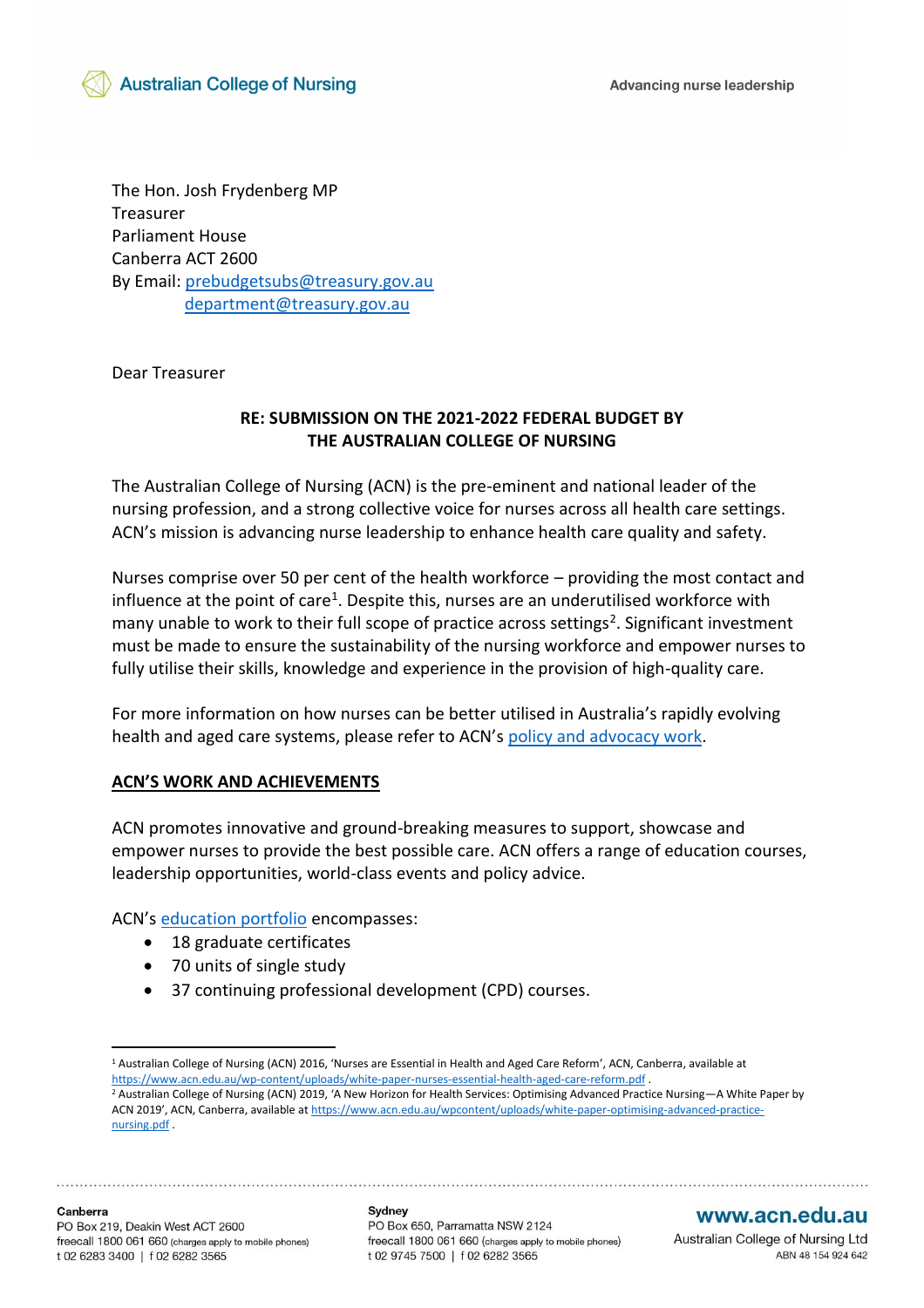ACN's leadership and engagement portfolio encompasses:

- ACN's [Institute of Leadership,](https://www.acn.edu.au/leadership) established in 2019, supporting nurses at all career stages, with the Nurse Executive Capability Framework guiding the Nurse Executive Leadership Program.
- ACN's [Emerging Nurse Leader Program,](https://www.acn.edu.au/leadership/emerging-nurse-leader-program) providing graduates with mentoring, career coaching and professional development opportunities.
- ACN's annual [National Nursing Forum,](https://www.acn.edu.au/events/national-nursing-forum) attracting hundreds of visitors and dozens of exhibitors across tertiary education, business, government and military sectors.
- ACN's response to 130 government and non-government [consultations](https://www.acn.edu.au/policy/policy-submissions) in 2020 and engagement with members and key stakeholders on more than 12,500 separate occasions.

#### **ACN'S PRE-BUDGET ASKS**

In our 2020-21 pre-budget submission, ACN sought funding for \$3.75 million to provide 10,000 additional qualified immunisers to the workforce and prepare those already qualified to administer the COVID-19 vaccine nation-wide. ACN also sought funding of \$3 million to improve recruitment and retention among graduate nurses in aged care.

Given policy and funding decisions made in the context of the COVID-19 pandemic, ACN wishes to expand on the above for the 2021-22 pre-budget submission and make the following additional recommendations **(see Appendix below for a summary of recommendations; and attached for a copy of ACN's 2021-22 pre-budget submission).**

The Australian College of Nursing is committed to working with the Australian government to deliver accessible, high-quality care for all Australians. We would welcome any opportunity to collaborate with you and your department to ensure a person-centred, sustainable and effective health care system.

If you would like to arrange a meeting to discuss the recommendations made in our federal 2021-22 pre-budget submission, please contact Ms Danielle Kerlin – Executive Assistant to the CEO via [officeoftheceo@acn.edu.au](mailto:officeoftheceo@acn.edu.au) or on 02 6283 3459.

Yours faithfully

Neil Harper.

Mr Neil Haynes FACN (Hon.) FCA Australian College of Nursing Acting Chief Executive Officer 29 January 2021

Sydney PO Box 650, Parramatta NSW 2124 freecall 1800 061 660 (charges apply to mobile phones) t 02 9745 7500 | f 02 6282 3565

#### www.acn.edu.au

Australian College of Nursing Ltd ABN 48 154 924 642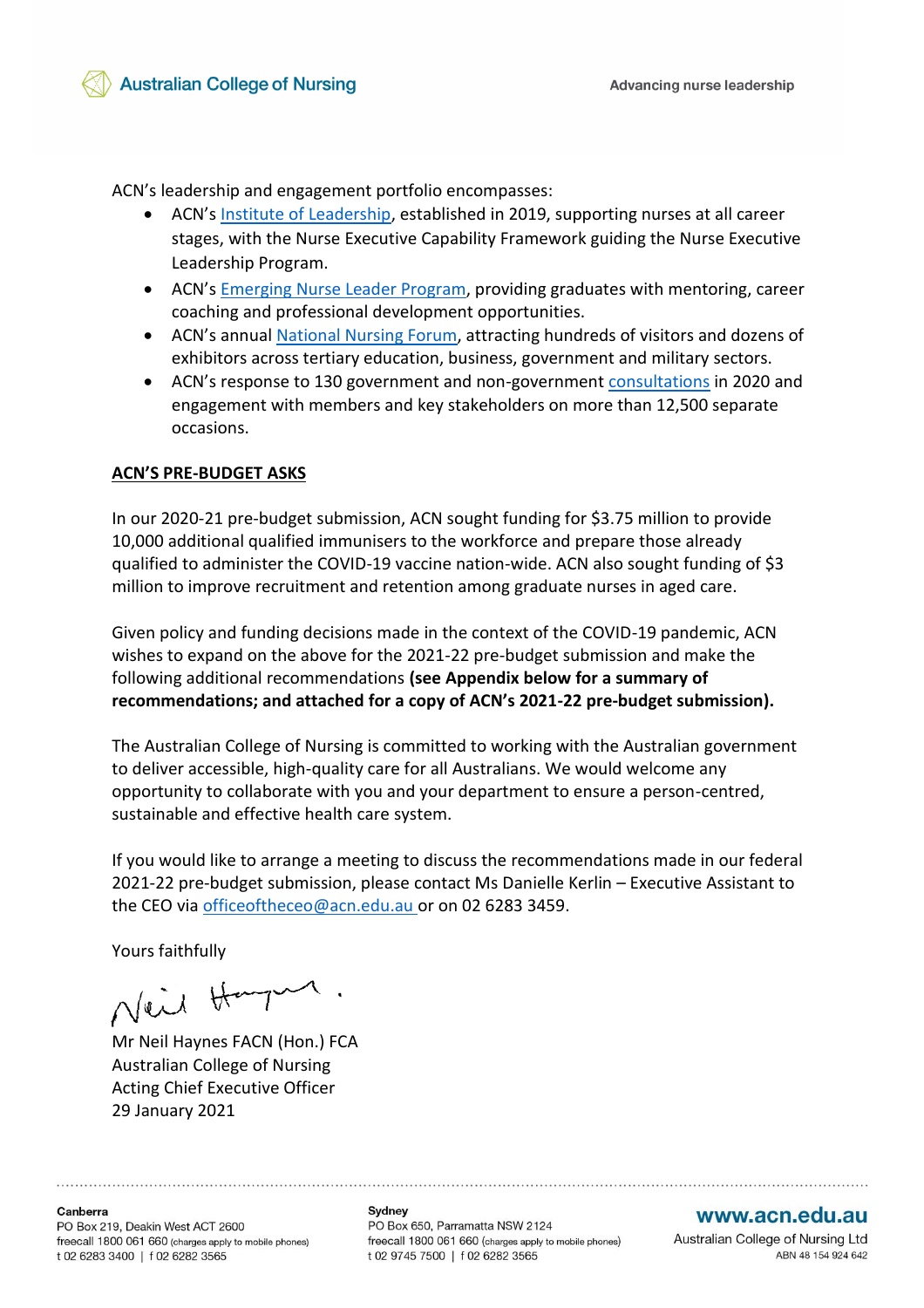

#### **APPENDIX**

#### **ACN's 2021-22 Pre-Budget Asks**

#### **Summary of Recommendations**

#### **RECOMMENDATION 1 - Workforce Planning**

ACN calls on the Australian Government to fund a transition to practice program (TTPP) for 2,000 newly registered nurses to be practice ready for \$3.5million over three years.

#### **RECOMMENDATION 2 - Workforce Utilisation**

ACN calls on the Australian Government to commit \$5.5 million over five years to conduct longitudinal research focused on improved utilisation of the nursing workforce in the home care setting.

#### **RECOMMENDATION 3 - Nursing Scholarship Programs**

ACN calls on the Australian Government to fund the following additional scholarships over a four-year period:

3a. ACN seeks \$6 million to establish up to 200 scholarships for postgraduate studies for nurses working within the mental health area over four years.

3b. ACN seeks \$4.8 million to establish up to 160 scholarships for postgraduate studies for nurses working in community and primary health care areas.

3c. ACN seeks \$8 million to establish 260 scholarships for undergraduate and postgraduate students in the aged care sector over four years.

3d. ACN seeks \$8.4 million to establish up to 120 additional scholarships for the Puggy Hunter Memorial Scholarship Scheme (PHMSS), which would include scholarships for postgraduate study.

3e. ACN recommends the Australian Government commit funding of \$720,000 over three years to establish the Leading Excellence through Advanced Practice (LEAP) Scholarship Program, delivering 150 scholarships to support the development of the next generation of Australian nurses.

Canberra PO Box 219, Deakin West ACT 2600 freecall 1800 061 660 (charges apply to mobile phones) t 02 6283 3400 | f 02 6282 3565

Sydney PO Box 650, Parramatta NSW 2124 freecall 1800 061 660 (charges apply to mobile phones) t 02 9745 7500 | f 02 6282 3565

#### www.acn.edu.au

Australian College of Nursing Ltd ABN 48 154 924 642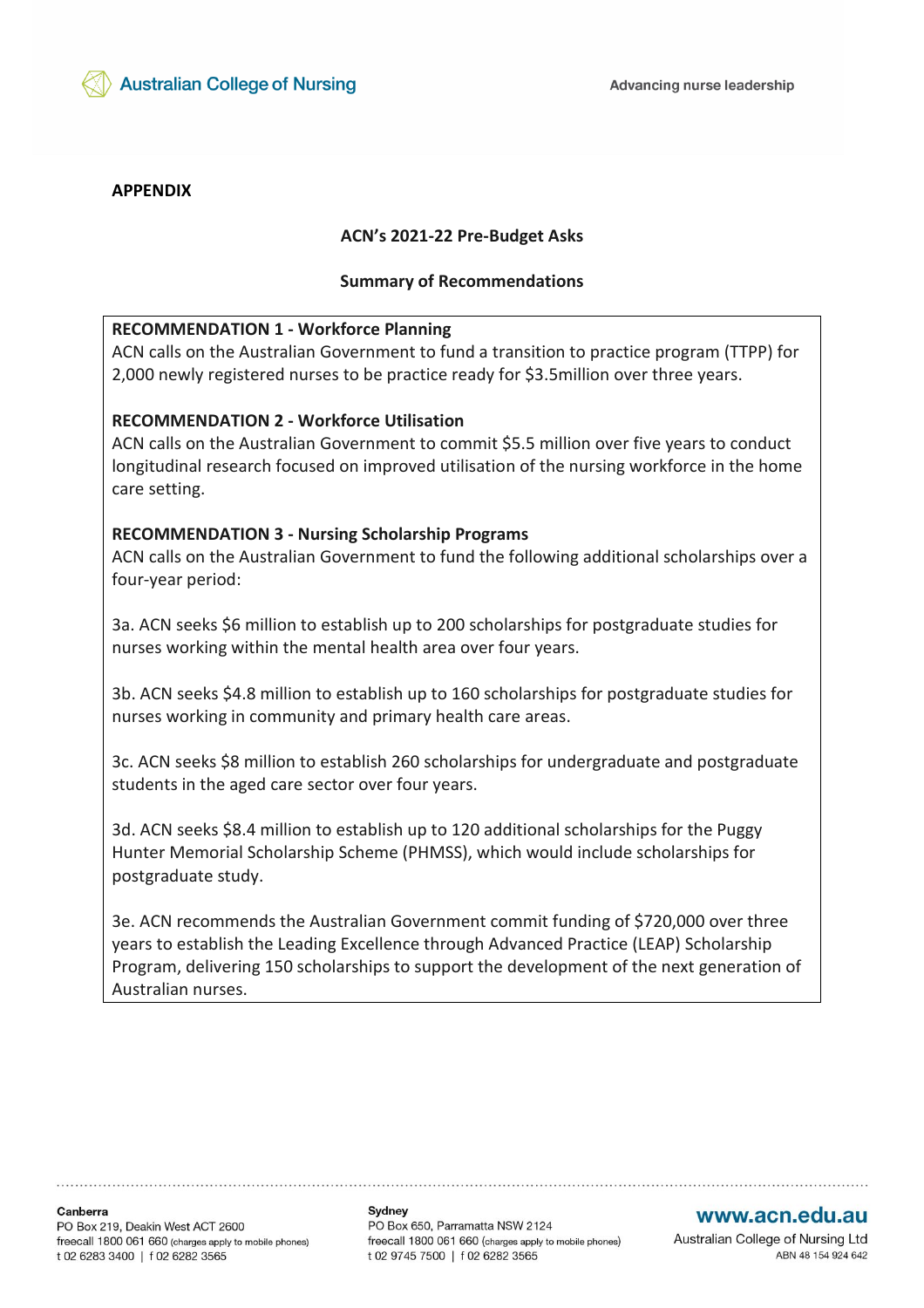

# SECURING AUSTRALIA'S NURSE WORKFORCE

## A PROPOSAL TO SUPPORT NURSING FOR FUTURE GENERATIONS

SUBMISSION ON THE 2021-2022 FEDERAL BUDGET BY THE AUSTRALIAN COLLEGE OF NURSING

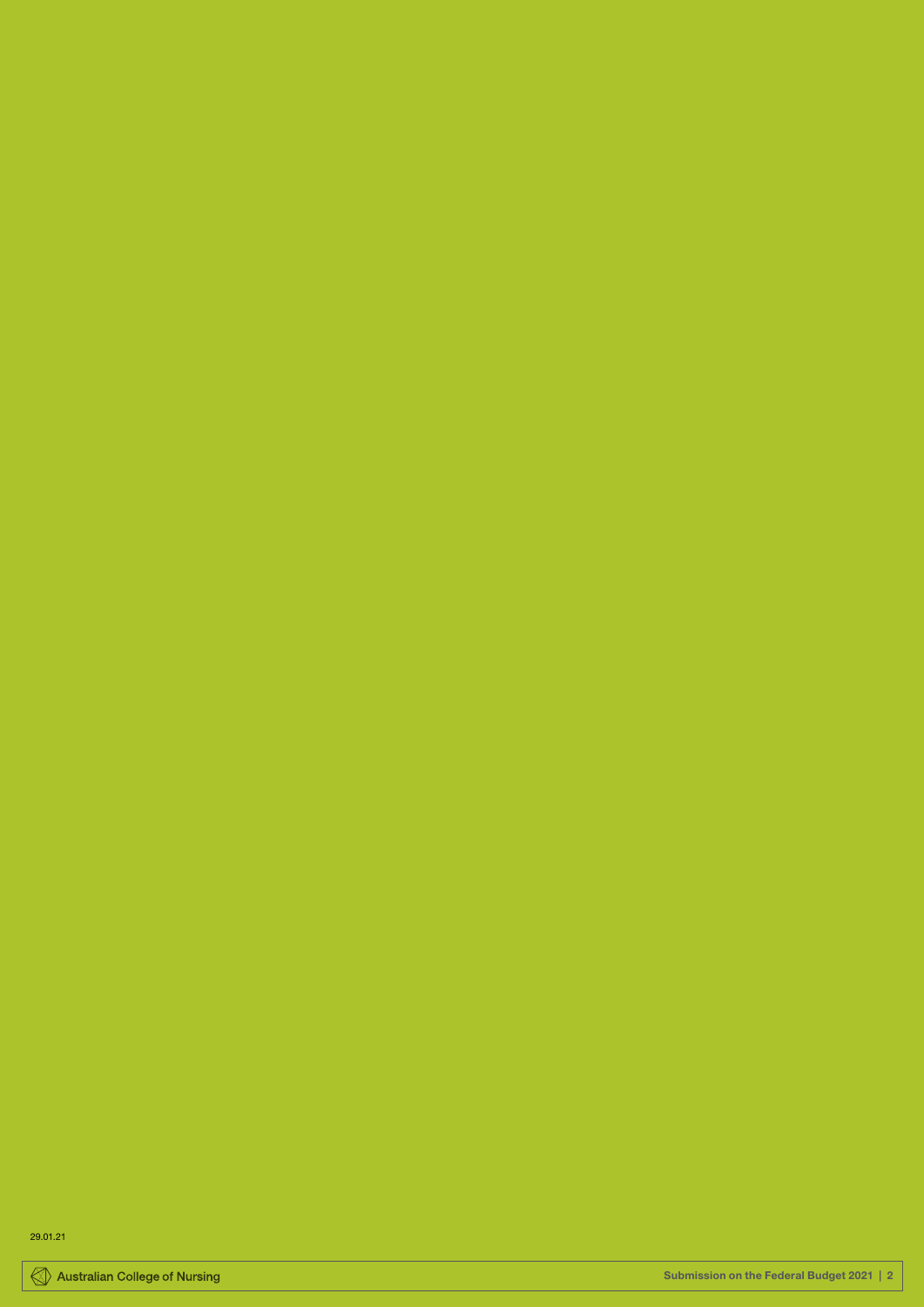## **Contents**

| Pre-Budget Submission 2021-22: Foreword                                     | 4      |
|-----------------------------------------------------------------------------|--------|
| <b>Summary of Recommendations</b><br><b>Workforce Planning</b>              | 5<br>6 |
|                                                                             |        |
| Proposal                                                                    | 6      |
| The issues                                                                  | 6      |
| <b>Workforce Utilisation</b>                                                | 8      |
| Recommendation 2                                                            | 8      |
| Proposal                                                                    | 8      |
| Background and Issues                                                       | 8      |
| <b>Nursing Scholarship Programs</b>                                         | 10     |
| Recommendation 3                                                            | 10     |
| Proposal                                                                    | 11     |
| 3a. Mental Health Scholarships                                              | 11     |
| 3b. Community and Primary Health Care Scholarships                          | 11     |
| 3c. Aged Care Nursing Scholarships                                          | 12     |
| 3d. Puggy Hunter Memorial Scholarship Scheme                                | 12     |
| 3e. Leading Excellence through Advanced Practice (LEAP) Scholarship Program | 13     |
| Appendix A: Scholarship Applications Dataset [COMMERCIAL IN CONFIDENCE]     | 14     |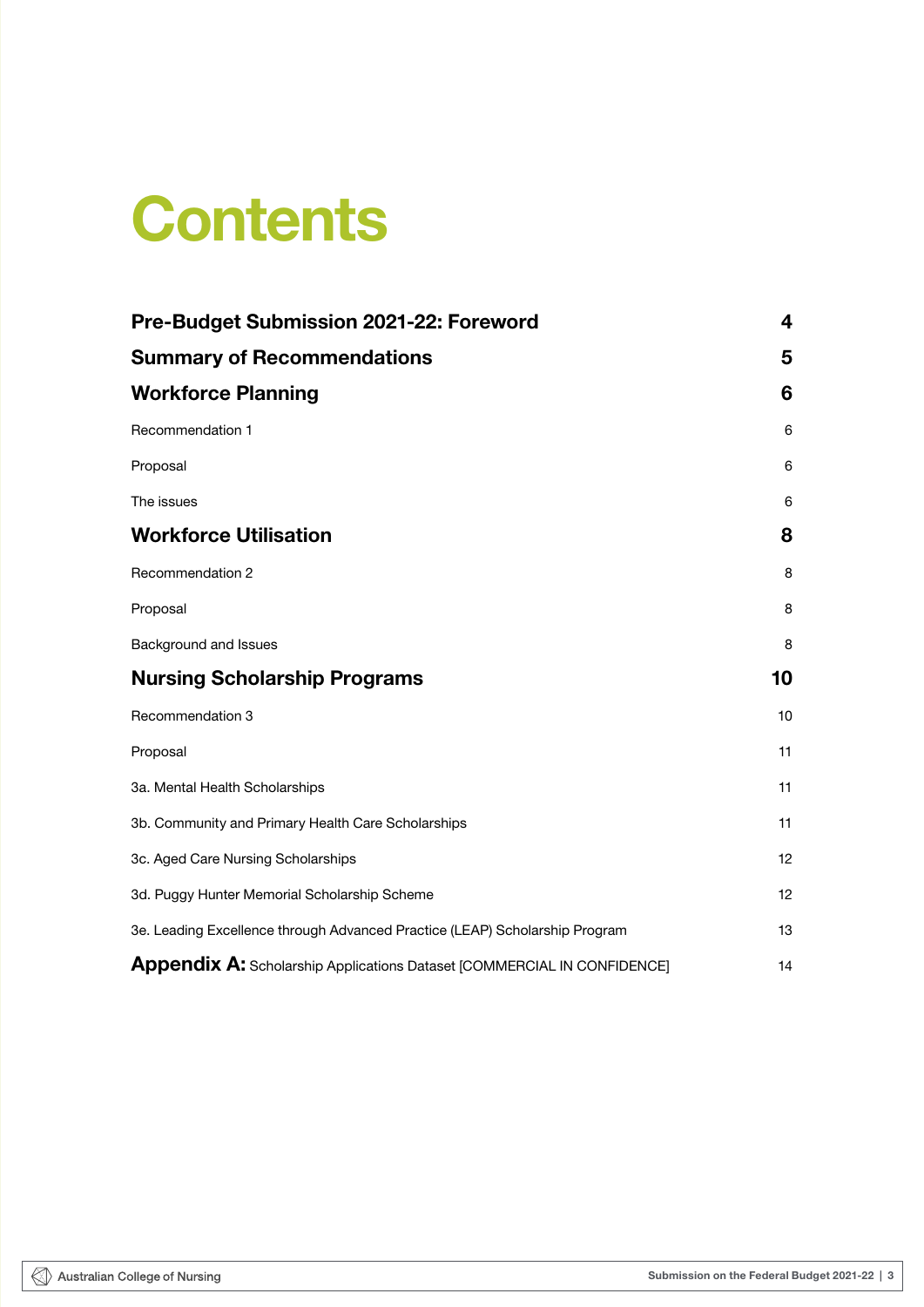## Pre-Budget Submission 2021-22: Foreword

The Australian College of Nursing (ACN) welcomes the opportunity to provide our budget proposals ahead of the 2021-2022 Budget.

The past year has seen devastating bushfires, a global pandemic and major social and economic upheaval for millions of Australians. Nowhere have these crises been felt more acutely than across the health and aged care sectors. As the single largest health professional workforce, nurses have witnessed and experienced the overwhelming situations faced by individuals, families, colleagues and organisations during these challenging times.

Nurses are on the frontline of their local communities. They work tirelessly to ensure our most vulnerable are safe and well-cared for across the lifespan, as well as delivering evidence-based health promotion and prevention. Australian nurses provide highly skilled, trusted care in a range of settings, and their leadership and expertise has been crucial through both the COVID-19 pandemic as well as in day-to-day health care settings.

The Royal Commission into Aged Care Quality and Safety, and the COVID-19 crisis in aged care has revealed systemic failures in the funding, regulation, workforce planning and risk management in the aged care sector. Nurses are best placed to address many of these issues, providing much needed leadership and coordination to ensure person-centred, streamlined and holistic care. ACN is committed to supporting nurses to drive much needed reforms in aged care; allowing older people greater autonomy, dignity and access to the care outcomes they value most.

These crises also strike at the heart of future challenges the nursing profession faces. Australia is expected to experience an estimated shortage of over 100,000 nurses by 2025<sup>1</sup>. Furthermore, while we are seeing a significant number of students study to become

nurses, new graduates are seeing a lack of vacancies and experiencing challenges in entering the workforce due to poor transition practices<sup>2</sup>. These problems will only be amplified over coming years as we witness the impact of the COVID-19 pandemic and as many nurses approach retirement age. More than 50 per cent of the Australian nursing workforce is over the age of 45 years<sup>3</sup>.

Australia must work to support and encourage existing nurses, inspire the next generation and ensure that our nurses are working in the most effective way if Australians are to continue to receive the highest quality of health care. It is imperative that nurse leaders are supported towards achieving quality care and outcomes through evidence-based practice models that can generate a return on investment<sup>4</sup>.

ACN's submission provides a way forward in supporting the planning of the Australian nursing workforce and creating opportunities for both current and prospective nurses to achieve their potential. Our recommendations work to support both potential and future nurses through the creation of opportunities for scholarships and access to education, as well as ensuring that new nurses are supported during the challenges of their early career.

Our submission also ensures that we are utilising the existing nurse workforce to best support Australians as they age, whether in a residential aged care facility (RACF) or in their own home. An increasing demand for 'at home' care by older Australians will create a workforce challenge for nurses. ACN must now work to ensure that appropriate education is provided to nurses to support older Australians in the comfort of their own home. In addition, the Australian Government must engage with ACN and workforce planners to prevent simple redeployment of nurses as this may create workforce deficits in other health care settings. It is imperative that the Australian Government does not merely utilise unregulated health care workers to fill in deficits when building the 'at home' workforce. Instead

<sup>1</sup> Health Workforce Australia (2014), Australia's Future Health Workforce – Nurses Detailed, HWA, accessed 20 January 2021

<sup>2</sup> Tyndall DE, Scott ES, Jone LR, and Cook KJ (2019) 'Changing New Graduate Nurse Profiles and Retention Recommendations for Nurse Leaders', *The Journal of Nursing Administration*, 49(2), 93-98. doi:10.1097/NNA.0000000000000716.

<sup>3</sup> World Health Organization (2017), National Health Workforce Accounts Data [online], Nursing Personnel, Available at: [https://apps.who.int/nhwaportal/](https://apps.who.int/nhwaportal/Home/Index) [Home/Index.](https://apps.who.int/nhwaportal/Home/Index) [Accessed 27 January 2021].

<sup>4</sup> Tucker S. (2014) 'Determining the Return on Investment for Evidence‐Based Practice: An Essential Skill for All Clinicians'. *Worldviews Evid Based Nurs*, 11(5):271-3. doi: 10.1111/wvn.12055.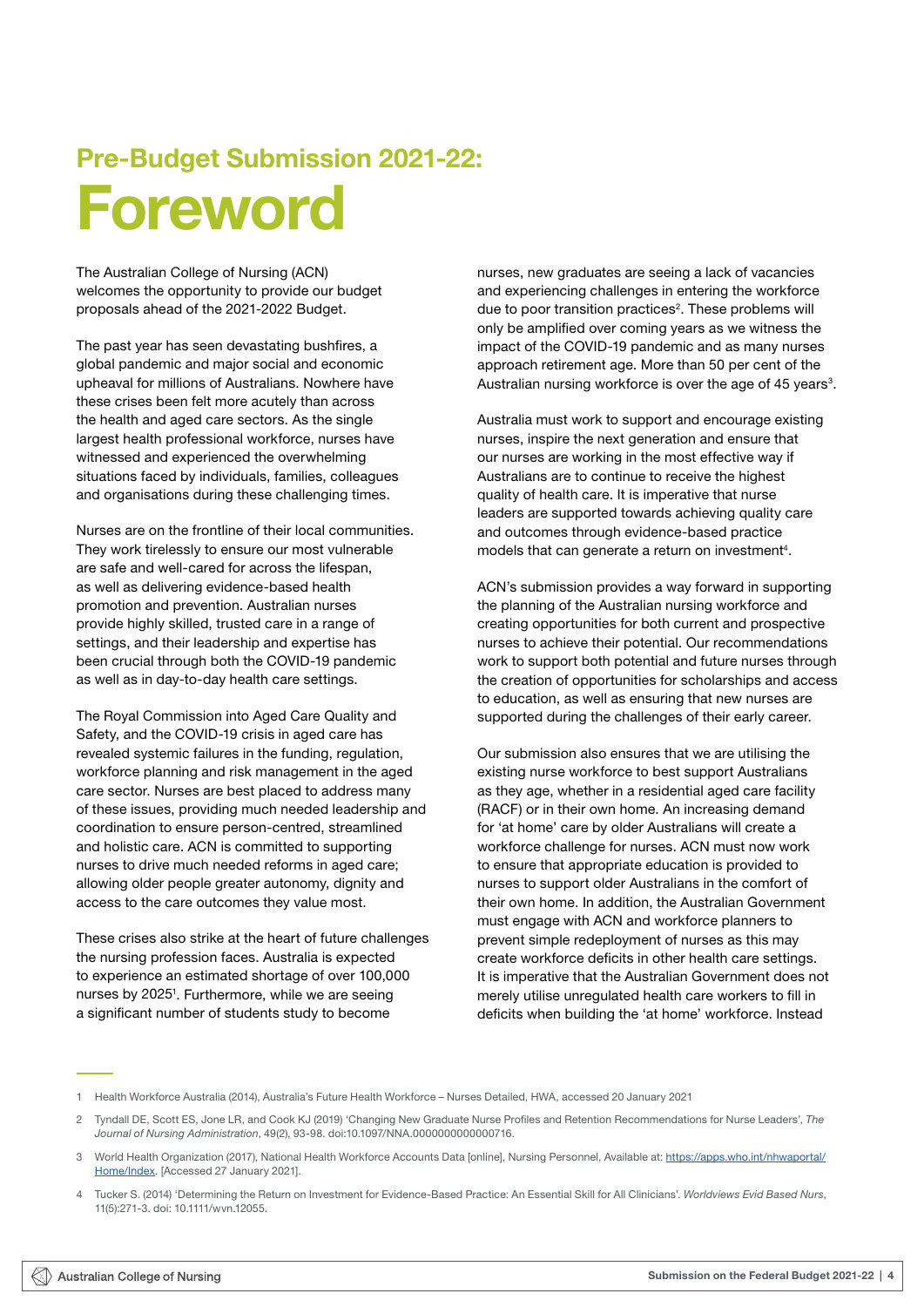<span id="page-7-0"></span>opportunities and appropriate educational support must be afforded to skilled nurses seeking but unable to find employment, including newly qualified graduates and those affected by the COVID-19 pandemic.

ACN is committed to our mission of advancing nurse leadership to enhance the health of all Australians. Nursing is highly regarded by the public as the 'most trusted profession' and has been for many years.

ACN welcomes the opportunity to continue its work with the Government to raise the profile of nursing and demonstrate the value nurses bring to Australia's health and aged care systems during 2021.

*Mr Neil Haynes FACN (Hon.) FCA* Mr Neil Haynes FACN (Hon.) FCA *Australian College of Nursing*  Australian College of Nursing *Acting Chief Executive Officer* Acting Chief Executive Officer

## Summary of **Recommendations**

## RECOMMENDATION 1

### Workforce Planning

ACN calls on the Australian Government to fund a transition to practice program (TTPP) for 2,000 newly registered nurses to be practice ready for \$3.5 million over three years.

## RECOMMENDATION 2

## Workforce Utilisation

ACN calls on the Australian Government to commit \$5.5 million over five years to conduct longitudinal research focused on improved utilisation of the nursing workforce in the home care setting.

## RECOMMENDATION 3

## Nursing Scholarship Programs

ACN calls on the Australian Government to fund the following additional scholarships over a four-year period:

- 3a. ACN seeks \$6 million to establish up to 200 scholarships for postgraduate studies for nurses working within the mental health area over four years.
- 3b. ACN seeks \$4.8 million to establish up to 160 scholarships for postgraduate studies for nurses working in community and primary health care areas.
- 3c. ACN seeks \$8 million to establish 260 scholarships for undergraduate and postgraduate students in the aged care sector over four years.
- 3d. ACN seeks \$8.4 million to establish up to 120 additional scholarships for the Puggy Hunter Memorial Scholarship Scheme (PHMSS), which would include scholarships for postgraduate study.
- 3e. ACN recommends the Australian Government commit funding of \$720,000 over three years to establish the Leading Excellence through Advanced Practice (LEAP) Scholarship Program, delivering 150 scholarships to support the development of the next generation of Australian nurses.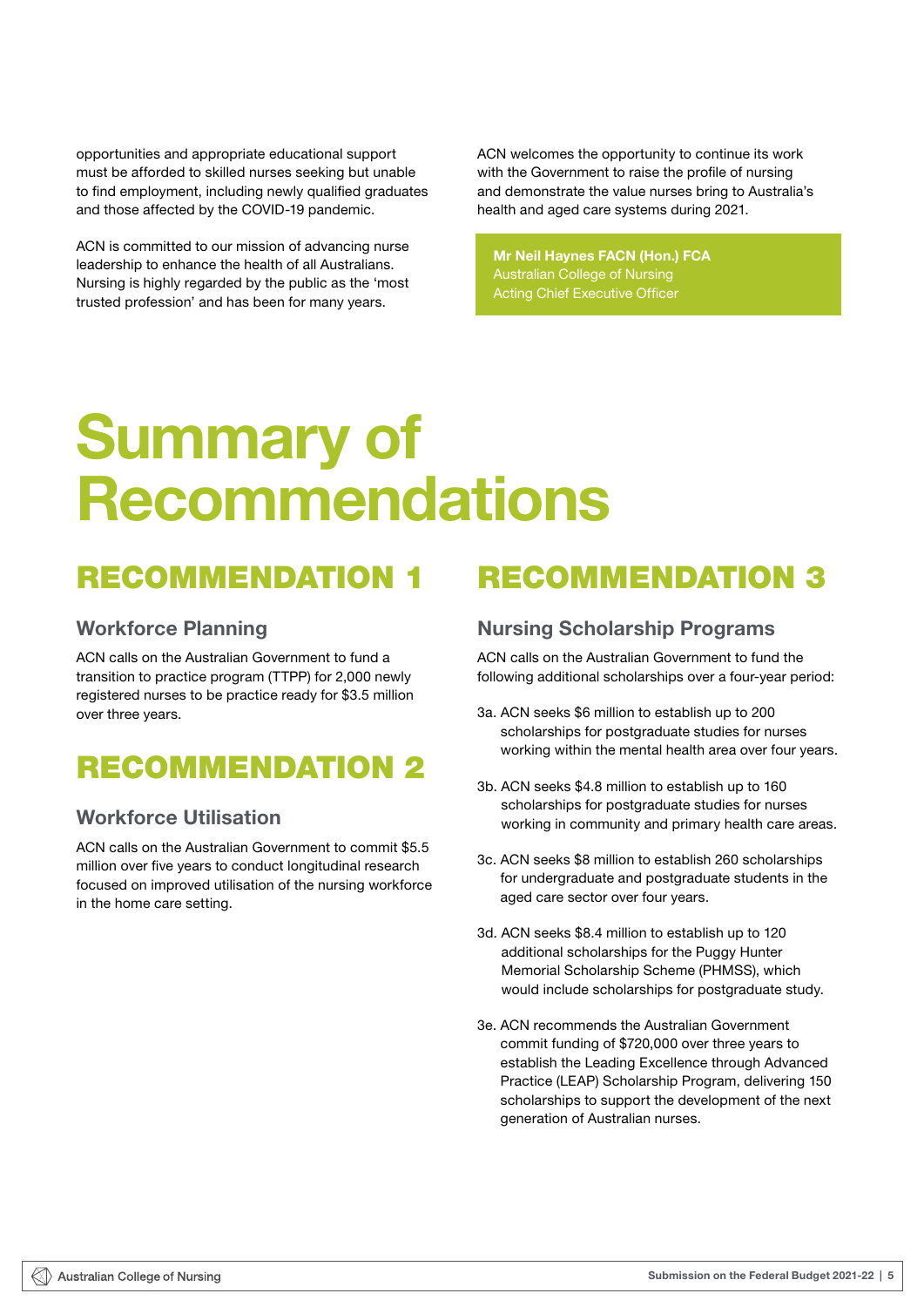# <span id="page-8-0"></span>Workforce Planning

## RECOMMENDATION 1

ACN calls on the Australian Government to fund a transition to practice program (TTPP) for 2,000 newly registered nurses to be practice ready for \$3.5 million over three years.

## PROPOSAL

ACN is seeking funding to build on existing work to provide a TTPP for newly registered nurses (RNs) across Australia.

ACN has been providing a successful national TTPP in partnership with an industry partner for the last two years. It has been designed to improve workplace culture and retention among graduate nurses as well as health outcomes.

The proposed national TTPP provides education and support to RNs to develop the skills to become clinical and professional leaders, while ensuring the provision of person-centred care that meets the complex needs of individuals and their support network.

RNs will have to meet identified workplace competencies and build a professional portfolio reflecting on their continued professional development. New graduates are encouraged by undertaking activities within the modules to become lifelong self-directed learners and to apply what they are learning to practice.

This program will be offered to 2,000 newly registered nurses. New graduate RNs who have not been successful in acquiring a funded workplace will be eligible for a placement. Participants will work independently through the program and have the option of four weeks of workplace learning experience with ACNs industry partners supported by ACNs external service providers (ESPs). ACN will offer mentor services to the new graduates and continuing professional development to the ESPs.

## THE ISSUES

## I. Newly registered nurses need more support

Research demonstrates that newly qualified RNs are often inadequately prepared for the workplace following formal nursing education<sup>5,6</sup>. Newly qualified RNs refer to the workplace expectations as a 'reality shock'7 . This is because RNs are expected to be 'work ready' after completing their pre-registration education, despite feeling overwhelmed by the responsibilities and 'life or death' decision-making<sup>8</sup>. Whilst most health professions have programs assisting new graduates to transition from their education to the work environment, not all newly qualified RNs have the opportunity to undertake a TTPP to support them into the workplace.

<sup>5</sup> Walker A, Costa BM, Foster AM, et al. (2017) 'Transition and integration experiences of Australian graduate nurses: a qualitative systematic review'. *Collegian*, 24: 505–512.

<sup>6</sup> Ankers MD, Parry YK and Barton CA. (2018) 'A phenomenological exploration of graduate nurse transition to professional practice within a transition to practice program'. *Collegian*, 25: 319–325.

<sup>7</sup> Kramer M. (1974). *Reality shock: why nurses leave nursing*. St Louis, Missouri: C.V Mosby Company.

<sup>8</sup> Gardiner I and Sheen J. (2016) 'Graduate nurse experiences of support: a review'. *Nurse Education Today*, 40: 7–12.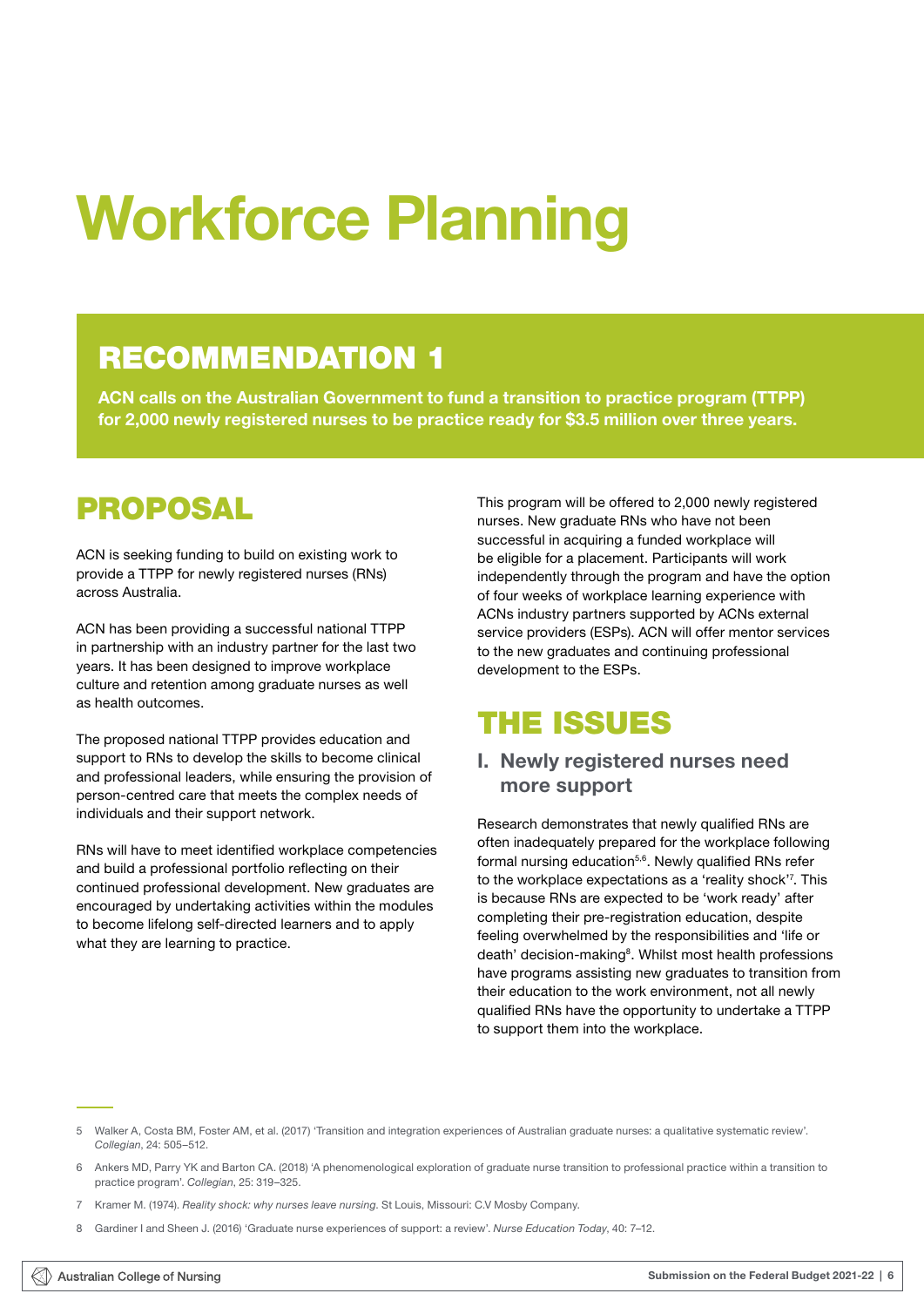

### II. Insufficient positions for TTPP

Evidence demonstrates improved retention rates of newly qualified RNs who participate in a TTPP, as well as overall cost savings to the health system<sup>9,10</sup>. Despite this, there are several reasons for a lack of available TTPP positions for new graduates<sup>11</sup>. One significant factor is that employment opportunities for Australian graduate nurses are often limited by employers utilising international/visa RNs whom have specialised skills and experience, as outlined in the March 2016 Senate report, *A National Disgrace: The Exploitation of Temporary Work Visa Holders12*.

In 2019, almost 70 per cent of applicants for graduate jobs in Western Australian (WA) public hospitals missed out. There were 2127 applications for 721 registered nurse, enrolled nurse and midwife graduate positions in that year. Over the past five years the number of nurses applying for graduate program positions increased from 1488 to 2112, according to WA Health; with the success rate falling from 62 to 33 per cent. As a result, the Nursing and Midwifery Office entered a five-year partnership with the National Health Service Grampian in Scotland (who are experiencing nurse shortages) to provide jobs for newly qualified registered nurses who could not find work in WA13. There is currently limited data available to identify what happens to RNs who do

not gain employment when they are newly registered with the Nursing and Midwifery Board of Australia (NMBA), however given the oversupply of graduates, TTPP opportunities should be available in underserviced areas (e.g. rural and remote settings, aged care setting, primary care settings) to avoid turnover or loss of the workforce. These underserviced areas often require complex and specialised skills leaving many nurses overwhelmed. At present, TTPPs for RNs are mostly provided in large public hospitals.

9 Hillman L and Foster RR. (2011) 'The impact of a nursing transitions programme on retention and cost savings'. *Journal of Nursing Management*, 19(1), 50-56.

- 12 Parliament of Australia (2016). A National Disgrace: The Exploitation of Temporary Work Visa Holders. [online] Available at: [https://www.aph.gov.au/](https://www.aph.gov.au/Parliamentary_Business/Committees/Senate/Education_and_Employment/temporary_work_visa/Report) [Parliamentary\\_Business/Committees/Senate/Education\\_and\\_Employment/temporary\\_work\\_visa/Report](https://www.aph.gov.au/Parliamentary_Business/Committees/Senate/Education_and_Employment/temporary_work_visa/Report) [Accessed 20 January 2021].
- 13 The West Australian (2019). Hundreds of WA nurses go to Britain to find work under Health Department deal. [online] Available at: [https://thewest.com.au/](https://thewest.com.au/news/wa/wa-nurses-go-to-britain-to-find-work-under-health-department-deal-ng-b881140044z) [news/wa/wa-nurses-go-to-britain-to-find-work-under-health-department-deal-ng-b881140044z](https://thewest.com.au/news/wa/wa-nurses-go-to-britain-to-find-work-under-health-department-deal-ng-b881140044z) [Accessed 20 January 2021].

<sup>10</sup> Calleja P, Adonteng-Kissi B, and Romero B. (2019) 'Transition support for new graduate nurses to rural and remote practice: a scoping review'. *Nurse education today*, 76, 8-20.

<sup>11</sup> Peters K and Jackson D (2013) 'New graduate nursing unemployment: A threat to the future health care workforce'. *Contemporary Nurse*, 44(2), 130-132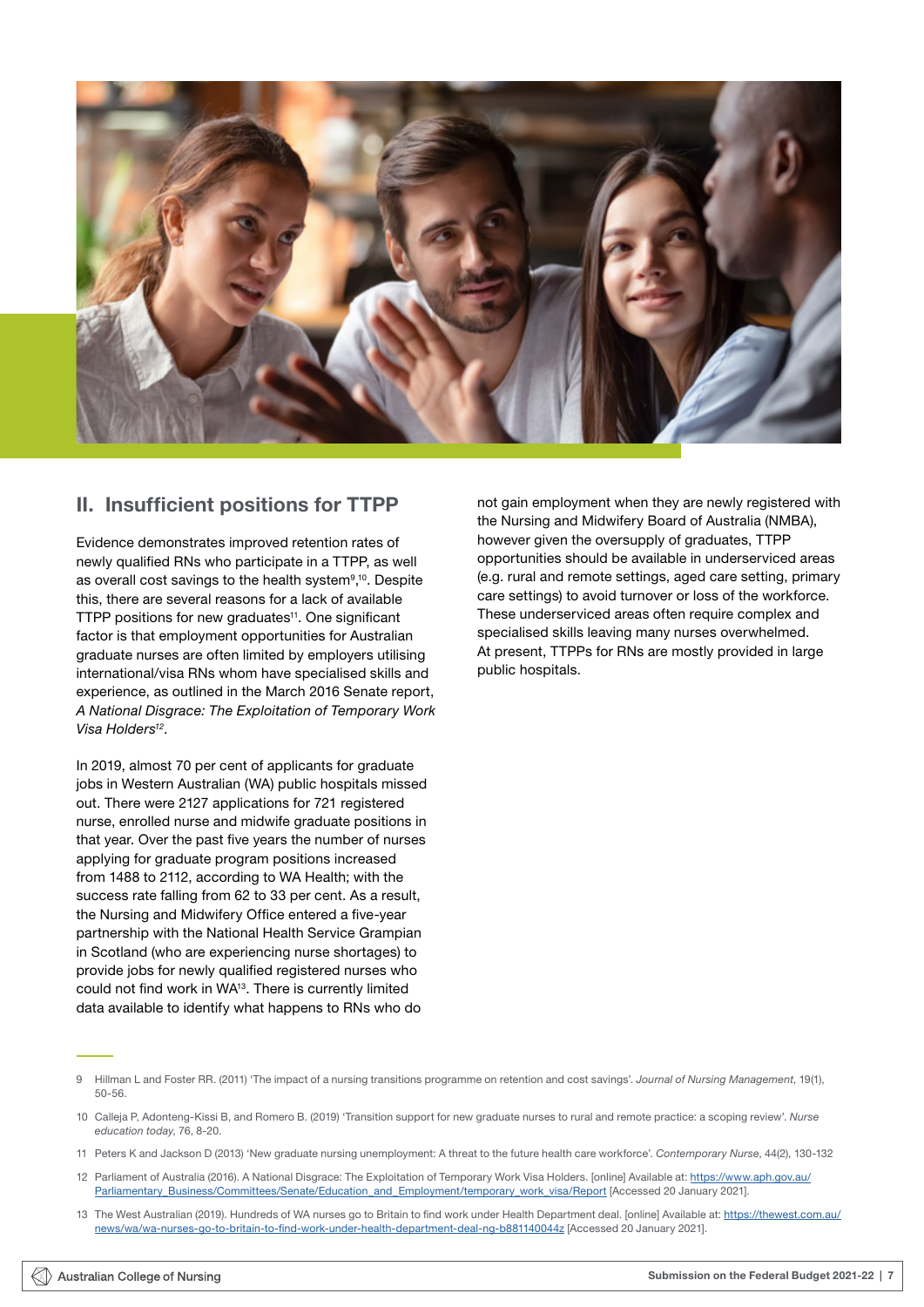# <span id="page-10-0"></span>Workforce Utilisation

## RECOMMENDATION 2

ACN calls on the Australian Government to commit \$5.5 million over five years to conduct longitudinal research focused on improved utilisation of the nursing workforce in the home care setting.

## PROPOSAL

ACN has identified the need for sustained and concerted funding from Government to support multidisciplinary research that will enable continuous improvements in clinical care in the home, and facilitate cost efficiency.

Specifically, ACN would like to partner with a university to design and undertake a mixed method 'pilot research program for aged care in the home' to:

- Explore additional training requirements needed for the aged care workforce to provide care to older Australians in the home. This would be founded on a value-based approach, to ensure the nursing workforce is equipped to deliver outcomes that matter to patients<sup>14</sup>.
- Develop a national minimum dataset for the aged home nursing care setting to permit informed decision making amongst workforce planners with the consumer. Nationally consistent data collection is needed to inform workforce requirements, skill mix demands, models of care, service planning and future development of education, curriculum, and research/ evaluation methodologies related to nursing practice.
- Identify the relationship between different levels of skilled nurses (tiered workforce) and the proportion of hospital emergency departments visits, hospital admissions, hospital re-admissions and/or transfer to residential care.

• Explore more effective utilisation of advanced practice nurses (APNs) in the home care setting. APNs have advanced education with requisite skills in professional leadership, clinical aged care, support of systems, and research. APNs are able to effectively and efficiently lead the nursing profession and health service delivery. Aged care nursing leadership will ensure that there is accountability, quality care, engagement and consultation within the home care setting.

## BACKGROUND AND ISSUES

### I. The needs and preferences of older Australians

Older Australians increasingly want to be cared for in their own homes to preserve their comfort, autonomy and independence. The COVID-19 crisis has only exacerbated many older Australians' reluctance to enter RACFs. Those accessing or using home nursing care often have complex health needs and many manage multiple chronic conditions. Currently there is no systematic or evidence-based strategy to offer a tiered nursing workforce approach to innovative aged care nursing assistance in the home. In consideration of the growth of our ageing population, aged home nursing care consumers will increase so the manner in which the nursing profession thinks about its workforce is critical.

<sup>14</sup> Australian College of Nursing (2020). The Importance Of Value-Based Health Care To Patient-Centred, Fiscally Responsible Health Care And The Centrality Of Nursing To Its Authentic And Effective Functioning -A White Paper by ACN 2020. [online] Available at: [https://www.acn.edu.au/wp-content/](https://www.acn.edu.au/wp-content/uploads/white-paper-value-based-health-care.pdf) [uploads/white-paper-value-based-health-care.pdf](https://www.acn.edu.au/wp-content/uploads/white-paper-value-based-health-care.pdf) [Accessed 27 January 2021].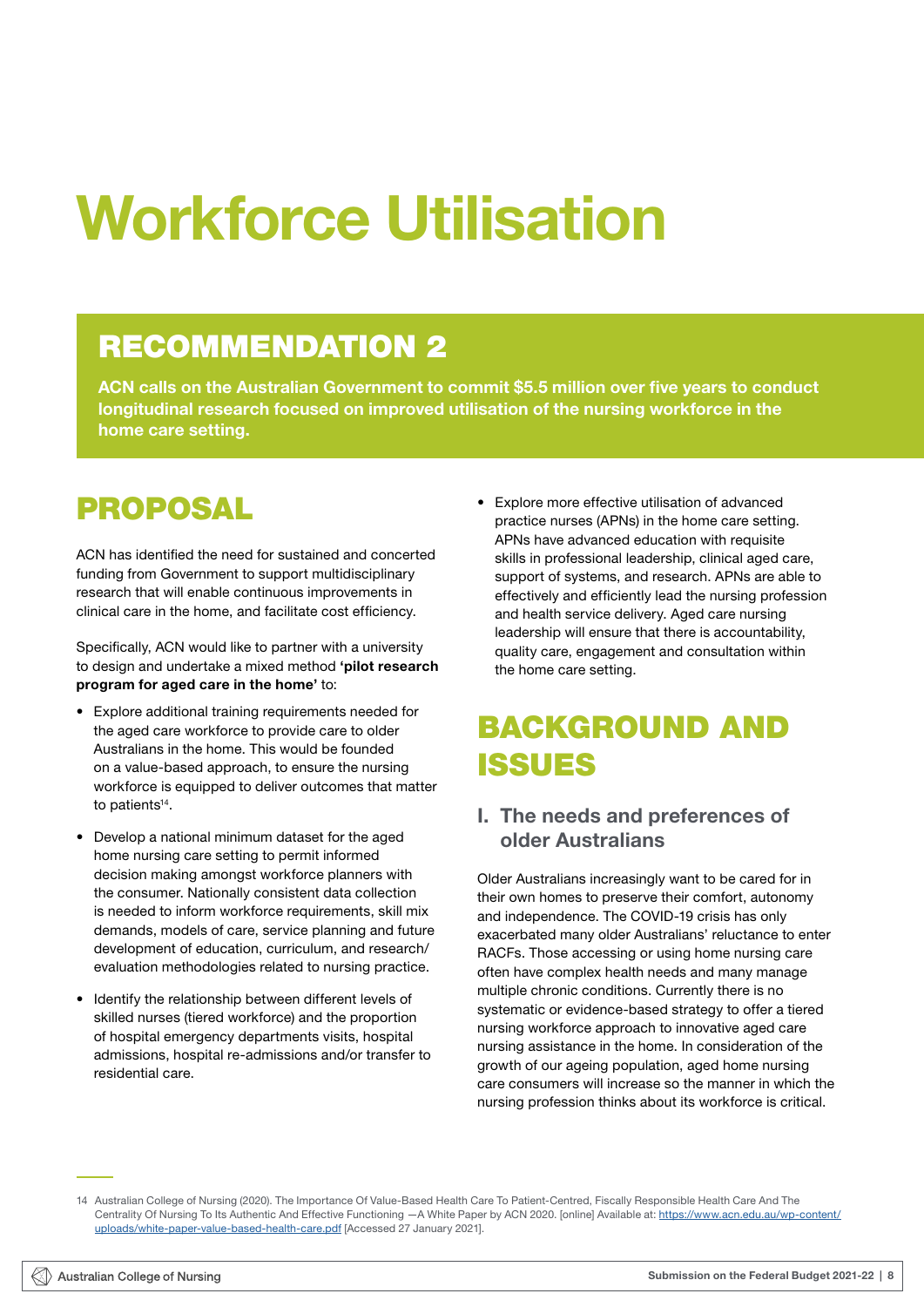

### II. Demand for Government funded home care packages

Most Government funded packages for aged care are allocated to the residential care setting, however the home care setting is growing rapidly, reflecting consumer preferences for remaining in their homes for as long as possible. Currently there are two types of Government funded services providing care in the home: i) Commonwealth Home Support Programme (entry-level care); and ii) Home Care Packages (more complex care). While there are four levels of packages available (dependent on the individuals needs and circumstances) there are significant wait times. It was reported at 31 December 2018, roughly 123,000 senior citizens were waiting for a package at their approved level, with roughly 54,000 offered a lower-level package. The typical wait time for someone to enter the lowest level package at that timeframe was three to six months, and more than 12 months for all other levels<sup>15,16</sup>.

### III. Demand for a workforce in home care

In 2016, more than 366,000 aged care workers operated across the residential and community settings, including 240,000 direct care workers with most (roughly 154,000) in the residential sector.

Given the growing demand for care in the home, it is essential that a sustainable and skilled workforce is available to meet these demands into the future<sup>17</sup>.

## IV. Nursing workforce dataset

The value of a nursing workforce dataset to aged care services provided in the home has gone largely unnoticed. In Australia, there is currently a lack of timely and accurate access to datasets relating to the nursing workforce across all levels of the health care system. In addition, there is a lack of transparency around workforce datasets employed by workforce planners on a national and international level. Nurse staffing is inherently linked to patient, nurse and health system outcomes. The availability of a national minimum dataset would benefit health services providing aged care in the home at the local, district, state and national levels; allow for appropriate allocation of a skilled workforce into the home; and undisputedly translate into improved patient care, and enhanced outcomes for both patients and nurses<sup>18</sup>.

## V. Primary Care Research Funding

Less than one per cent of funding in the Medical Research Future Fund's 10-year investment plan has been committed to primary care research. To identify the key areas where the largest gains and best outcomes for patients can be made, funding for research is needed. Research should focus on how better use of the nursing workforce, particularly in coordination of care, can result in keeping patients well and able to access care in the community. This would in turn reduce unnecessary demand on hospital emergency departments and prevent hospital admission or re-admission. To identify the key areas where the largest gains and best outcomes for patients can be made, funding for research is needed. There have been numerous short-term pilot studies into reducing hospital costs through better coordination and integration of care, funded and led by the national, State and Territory Health Departments over the past 15–20 years. Noting that short-term pilots with limited funding are not able to fully measure the longer-term impacts that can result from improved preventive care, such as improved quality of life.

- 15 Australian Institute of Health and Welfare (2019). Aged Care. Canberra: AIHW. [online] Available at: [https://www.aihw.gov.au/reports/australias-welfare/](https://www.aihw.gov.au/reports/australias-welfare/aged-care) [aged-care](https://www.aihw.gov.au/reports/australias-welfare/aged-care) [Accessed 19 January 2021]
- 16 Department of Health (2019). Home Care Packages Program Data Report, 2nd Quarter 2018–19.
- 17 Mavromaras K, Knight G, Isherwood L, Crettenden A, Flavel J, Karmel T et al. (2017). 2016 National Aged Care Workforce Census and Survey—the aged care workforce, 2016. Canberra: Department of Health.
- 18 Australian College of Nursing (2020). A National Minimum Dataset for Nursing Workforce Planning and Decision Making A White Paper by ACN 2019. [online] Available at:<https://www.acn.edu.au/wp-content/uploads/white-paper-national-minimum-dataset.pdf>[Accessed 17 January 2021]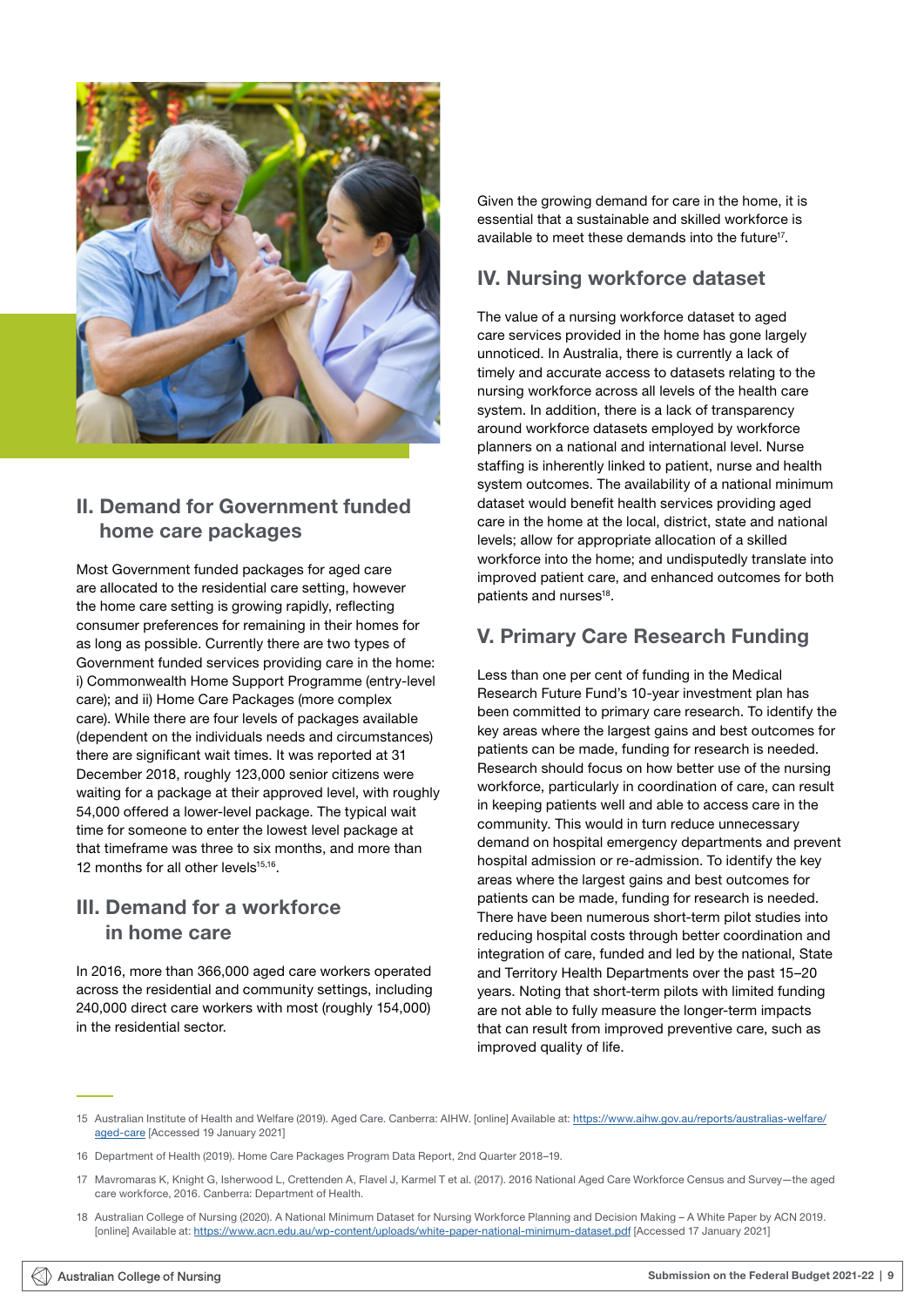## <span id="page-12-0"></span>Nursing Scholarship Programs



## RECOMMENDATION 3

ACN calls on the Australian Government to fund the following additional scholarships over a four-year period:

- 3a. ACN seeks \$6 million to establish up to 200 scholarships for postgraduate studies for nurses working within the mental health area over four years.
- 3b. ACN seeks \$4.8 million to establish up to 160 scholarships for postgraduate studies for nurses working in community and primary health care areas.
- 3c. ACN seeks \$8 million to establish 260 scholarships for undergraduate and postgraduate students in the aged care sector over four years.
- 3d. ACN seeks \$8.4 million to establish up to 120 additional scholarships for the Puggy Hunter Memorial Scholarship Scheme (PHMSS), which would include scholarships for postgraduate study.
- 3e. ACN recommends the Australian Government commit funding of \$720,000 over three years to establish the Leading Excellence through Advanced Practice (LEAP) Scholarship Program, delivering 150 scholarships to support the development of the next generation of Australian nurses.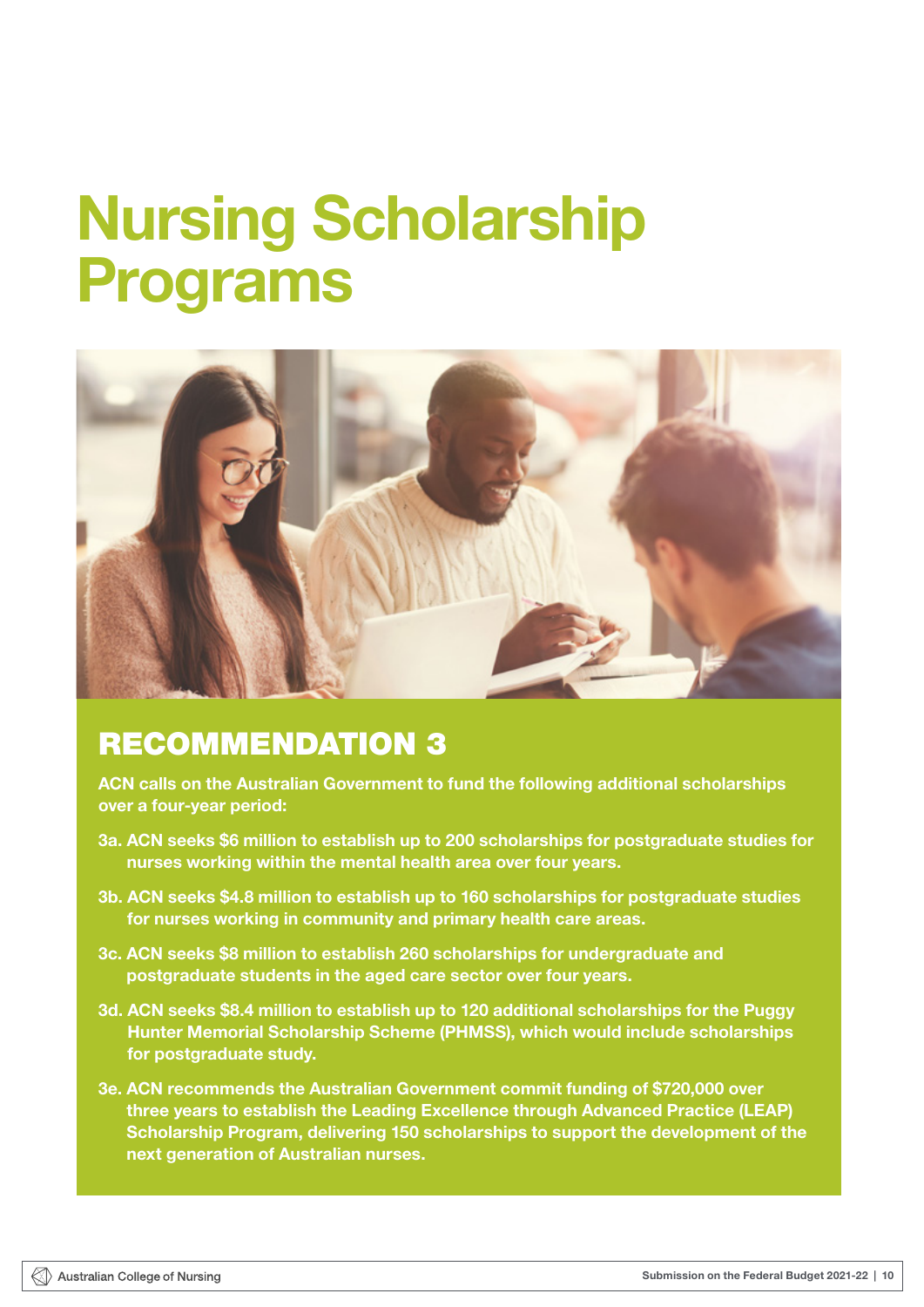## <span id="page-13-0"></span>PROPOSAL

With this experience, gaps in the nursing workforce, a shortage of skills and the impact of the COVID-19 pandemic, ACN believes now is the time to further invest in Australia's nursing workforce. ACN has seen a dramatic increase in demand for scholarship placements by nurses looking to improve their skills or offer services to underserviced communities, and this investment will support securing the next generation of Australian nurses.

ACN's proposal covers five key areas on direct scholarship funding as follows:

### 3a. Mental Health Scholarships

ACN seeks \$6 million to establish up to 200 scholarships for postgraduate studies for nurses working within the mental health area over four years.

Under recent application rounds for Nursing and Midwifery Scholarships, there was significant interest from current nurses in undertaking postgraduate studies to specialise in mental health nursing<sup>19</sup>.

The Mental Health Productivity Commission report stated that mental health nurses are a critical part of the current mental health workforce, being the largest clinical occupational group dedicated to mental health. The number of mental health nurses practicing in Australia should be significantly increased and additional funding is likely to be needed to address the need for more mental health nurses in all parts of Australia<sup>20</sup>.

## 3b. Community and Primary Health Care Scholarships

ACN seeks \$4.8 million to establish up to 160 scholarships for postgraduate studies for nurses working in community and primary health care areas.

ACN strongly advocates for nurses working in community and primary health care (C&PHC) to access postgraduate opportunities. These would develop their skills in preventive health, risk communication and behaviour change, health promotion, wellness, chronic disease management and wound care. Many C&PHC nurses lament the acute, hospital-centric focus of most nursing education in adequately preparing them for the increasingly complex needs of consumers in C&PHC settings. Scholarships for tailored training would enable C&PHC nurses to feel more prepared, confident and better equipped to provide primary health care in their communities.

Under recent application rounds for the Nursing and Midwifery Scholarships, there was significant interest from current nurses in undertaking postgraduate studies to specialise in community and primary health care nursing<sup>21</sup>.

<sup>19</sup> Appendix A, 'Scholarships Application Dataset' [COMMERCIAL IN CONFIDENCE].

<sup>20</sup> Productivity Commission (2020). Mental Health, Report no. 95, Canberra. [online]. Available at: [https://www.pc.gov.au/inquiries/completed/men](https://www.pc.gov.au/inquiries/completed/mental-health/report/mental-health.pdf)[tal-health/report/mental-health.pdf](https://www.pc.gov.au/inquiries/completed/mental-health/report/mental-health.pdf) [Accessed 19 January 2021]

<sup>21</sup> Appendix A, 'Scholarships Application Dataset' [COMMERCIAL IN CONFIDENCE].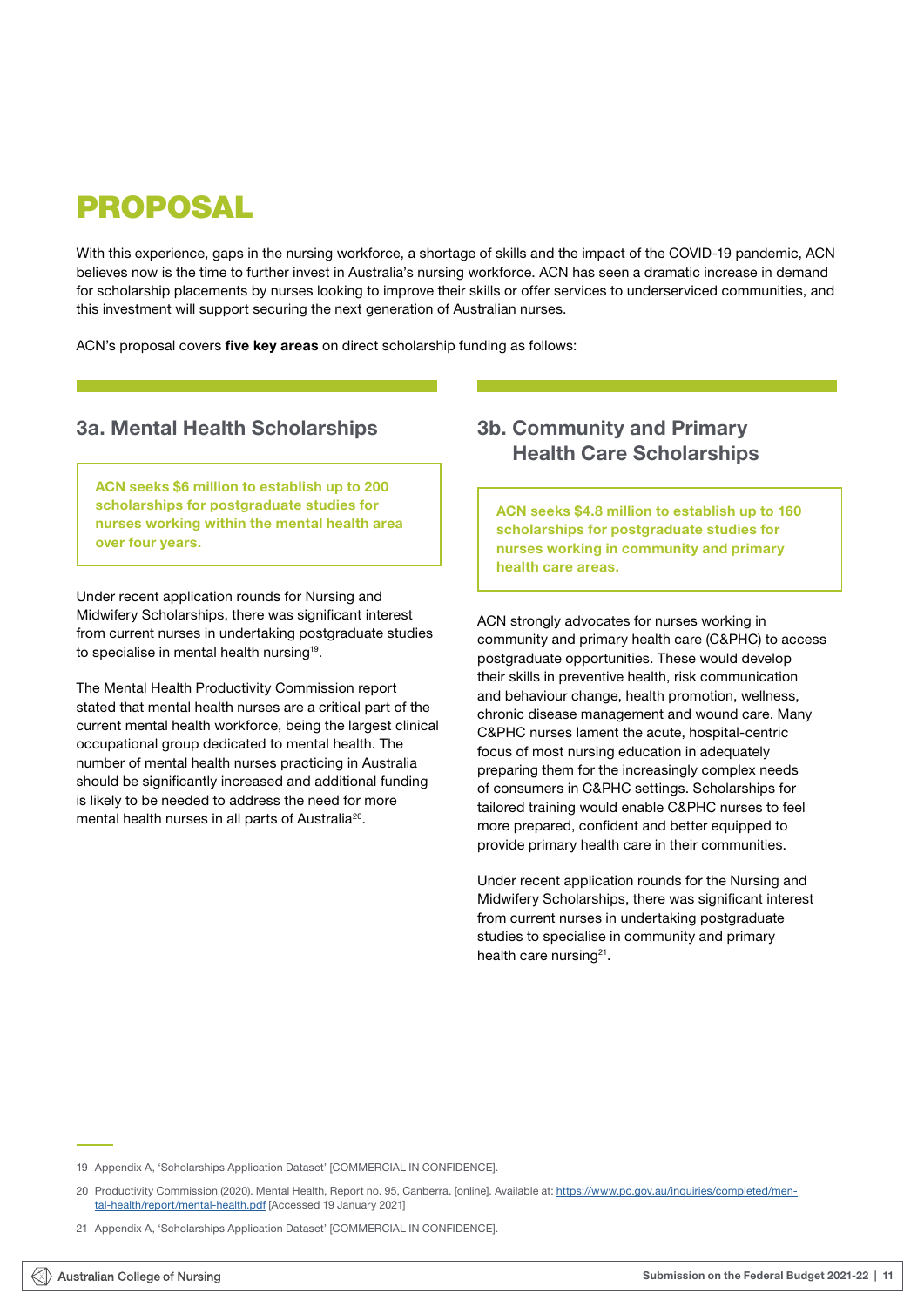## <span id="page-14-0"></span>3c. Aged Care Nursing Scholarships

ACN seeks \$8 million to establish 260 scholarships for undergraduate and postgraduate students in the aged care sector over four years.

ACN currently administers the Aged Care Nursing Scholarships, providing funding for aged care staff to undertake undergraduate and postgraduate studies. There has been significant interest in these scholarships above and beyond the available places $22$ .

The Royal Commission into Aged Care Quality and Safety found that skill shortages and difficulties filling positions in aged care is common, particularly in regional and remote areas. Aged care services have difficulties in recruiting registered nurses and almost two thirds of residential facilities and one half of home care services have reported skill shortages.

## 3d. Puggy Hunter Memorial Scholarship Scheme

ACN seeks \$8.4 million to establish up to 120 additional scholarships for the Puggy Hunter Memorial Scholarship Scheme (PHMSS), which would include scholarships for postgraduate study.

The Puggy Hunter Memorial Scholarship Scheme (PHMSS) is designed to encourage and assist Aboriginal and/or Torres Strait Islander undergraduate students in health-related disciplines to complete their studies and join the health workforce. The scheme provides scholarships for Aboriginal and/or Torres Strait Islander people studying an entry level health course. According to the *Educating the nurse of the future report23*, Aboriginal and Torres Strait Islander students make up only a little over one per cent of higher education enrolments despite comprising three per cent of the population. Around 20 per cent of Indigenous students are studying health-related degrees, but many fail to complete their course. Poor school preparation, a lack of experience with tertiary study, a paucity of role models, and financial pressures are all impediments to the successful completion of their studies. PHMSS was established in 2002 and has supported just over 1,200 recipients to complete their studies.

Over recent years, PHMSS has seen significant demand above and beyond the availability of places<sup>24</sup>. Additional funding in this area would be highly beneficial to increase the Aboriginal and/or Torres Strait Islander health care workforce, as many worthy applications were unable to receive the support of the scholarship.

22 Appendix A, 'Scholarships Application Dataset' [COMMERCIAL IN CONFIDENCE].

23 Schwartz S (2019). Educating the Nurse of the Future—Report of the Independent Review into Nursing Education. Commonwealth of Australia. [online] Available at:<https://www.health.gov.au/sites/default/files/documents/2019/12/educating-the-nurse-of-the-future.pdf> [Accessed 20 January 2021]

<sup>24</sup> Appendix A, 'Scholarships Application Dataset' [COMMERCIAL IN CONFIDENCE].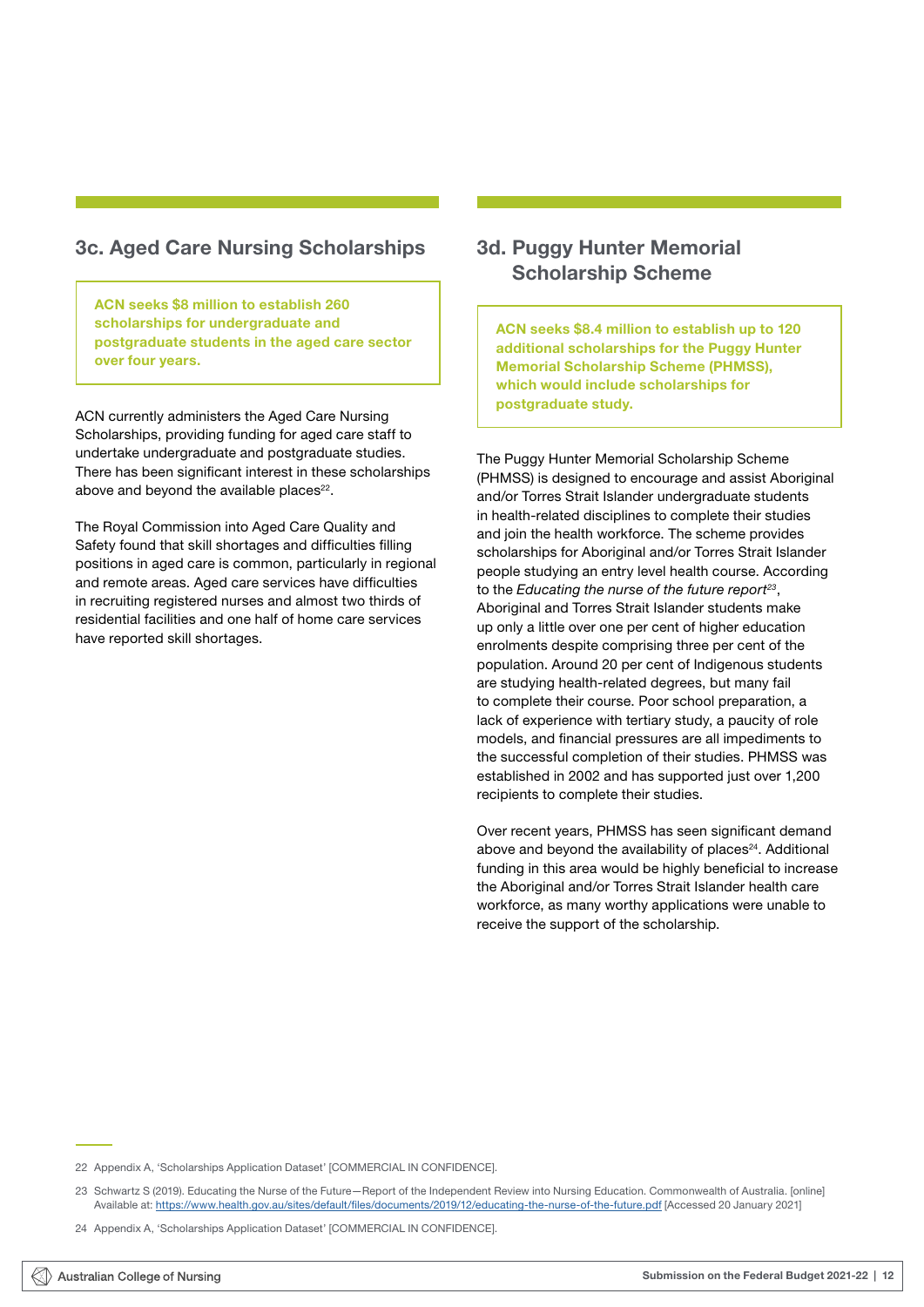## <span id="page-15-0"></span>3e. Leading Excellence through Advanced Practice Scholarship Program

ACN recommends the Australian Government commit funding of \$720,000 over three years to establish the Leading Excellence through Advanced Practice (LEAP) Scholarship Program, delivering up to 150 scholarships to support the development of the next generation of Australian nurses.

 The ACN Institute of Leadership is committed to advancing nurse leadership and practice to enhance health and aged care delivery to all Australians. ACNs LEAP scholarship program is designed to develop nursing capability across the five practice domains supporting advanced practice, clinical practice, education, leadership, systems support and research. The program will support and develop the next generation of advanced practice nursing leaders. The focus on millennial nurses (under 35 years of age) is designed to give this cohort the skills they need to play an even more influential role in shaping the health and aged care system in years to come.

ACNs LEAP scholarship program will explore innovation and transformative leadership concepts through a range of learning sessions aligned to the ACN White Paper, '*A New Horizon for Health Service: Optimising Advanced Practice Nursing*' 25.

ACN's LEAP scholarship program is reflective of the *Advanced Nurse Practice Guidelines* for the Australian Context by the Chief Nursing and Midwifery Officers Australia26, initiatives and models of care delivery utilising advanced nursing practice roles and for nurses to work to their scope of practice and develop toward advanced practice. This provides potential to improve workforce flexibility and assists in generating a sustainable supply of advanced practice nurses who can work across boundaries (p.15)<sup>27</sup>.

<sup>25</sup> Australian College of Nursing (2019). A New Horizon for Health Service: Optimising Advanced Practice Nursing, A White Paper by ACN. [online]. Available at: <https://www.acn.edu.au/wp-content/uploads/white-paper-optimising-advanced-practice-nursing.pdf>[Accessed 21 January 2021]

<sup>26</sup> The Chief Nursing and Midwifery Officers Australia (2020). Advanced Nurse Practice Guidelines for the Australian Context 2020. [online]. Available at: <https://www.health.gov.au/resources/publications/advanced-nursing-practice-guidelines-for-the-australian-context>[Accessed 20 January 2021]

<sup>27</sup> Ibid.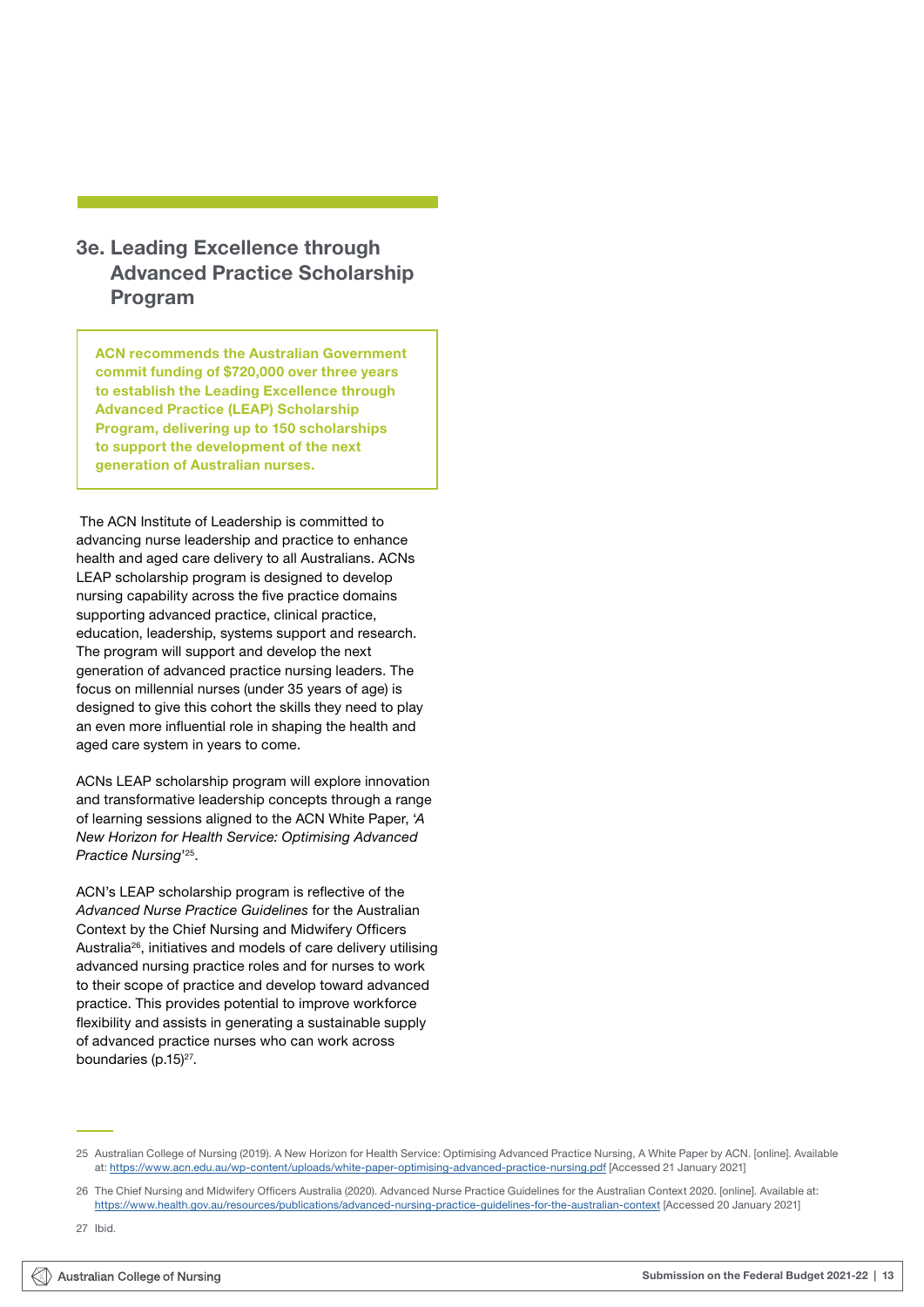# <span id="page-16-0"></span>Appendix A: Scholarship Applications Dataset

## COMMERCIAL IN CONFIDENCE

[For Treasury publication]